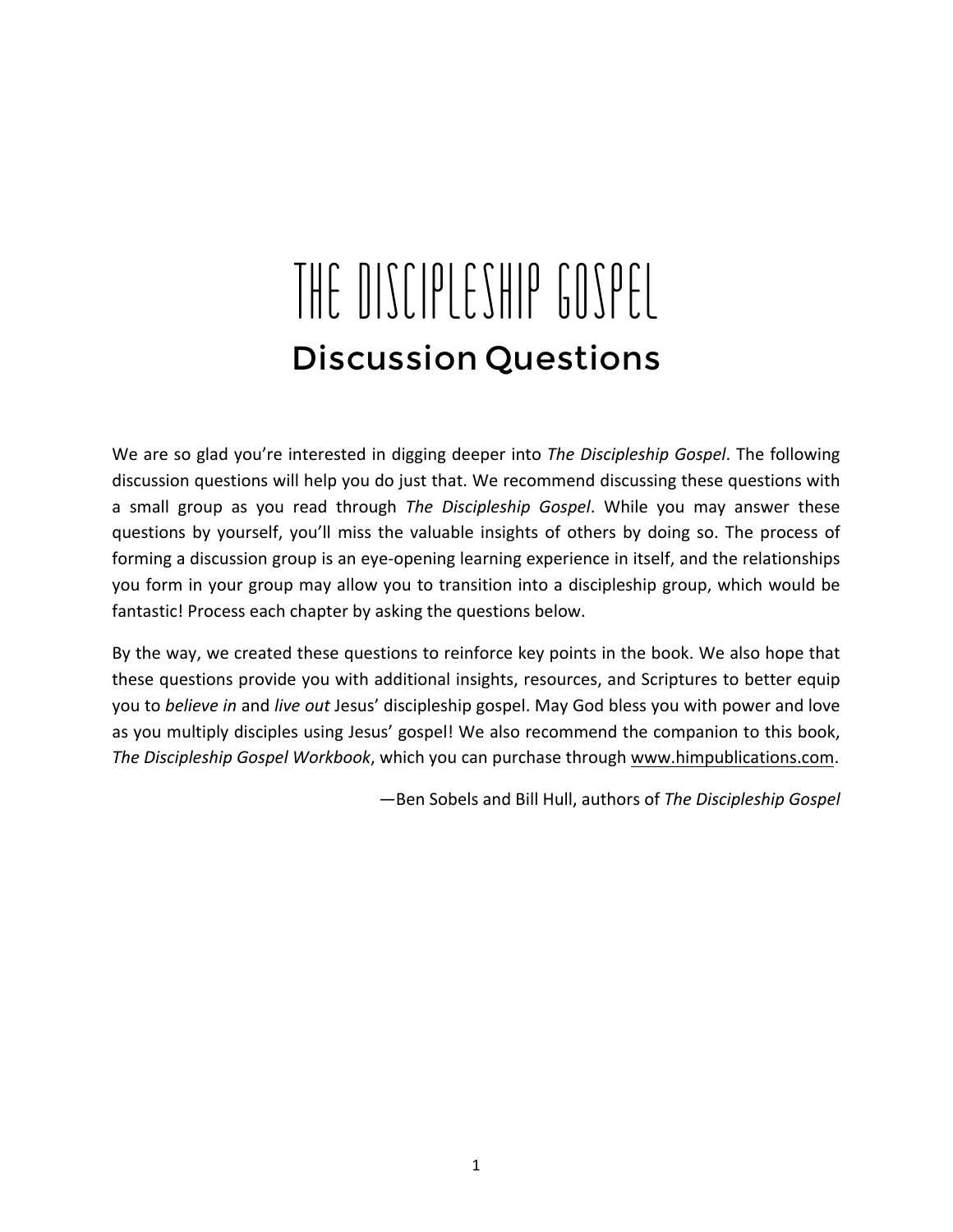## **Chapter 1 – The Discipleship Gospel (a.k.a. The Kingdom Gospel)**

- How would you articulate in your own words the problem about the gospel the authors introduce in this book?
- What are your initial thoughts on this statement from page 24: "You can't make Christlike disciples from a non-discipleship gospel"?
- If you took a hard look at the gospel in which you currently believe, does it make discipleship a natural part of salvation? Or does it make discipleship optional?

## **Chapter 2 – Wait, What is the Gospel?**

- Take one minute (even time yourself) to write out your answer to the simple question "What is the gospel?"
- What did this basic exercise reveal to you?
- Go to www.himpublications.com/downloads for a free download of the "Six Gospels" Chart". To which of the discipleship gospels have you personally been exposed to the most?
- On page 29, the authors write, "The gospel that was crystal clear to the first century church and began a world revolution isn't as clear to the twenty-first century church." How have you experienced this fogginess about the gospel among Christians today?

## **Chapter 3 – The Essential Elements of Jesus' Gospel**

- How would you articulate the relationship between the four declarative statements of the gospel and the three imperative responses to the gospel?
- As you encounter the authors' treatment of the gospel Jesus preached in Mark 1:14-17 and Mark 8:27-31 (along with 1 Corinthians 15:3-4), what questions does this sevenelement framework raise for you?
- The seven elements of Jesus' gospel are revealed in other Scripture passages, too. Read Acts 2:22-47 and Romans 1:1-6, for example. How do these passages describe the seven elements, even though they use different language?

#### **Chapter 4 – Preach the Kingdom**

- What are your thoughts about the following statement from page 50 of the book? "Instead of telling the gospel story of God's kingdom come through Jesus Christ, we've reduced salvation to hearing a truncated gospel with a short, one-time prayer tacked on the end."
- After considering the centrality of God's kingdom, how would you clearly and succinctly explain how it lies at the heart of Jesus' gospel?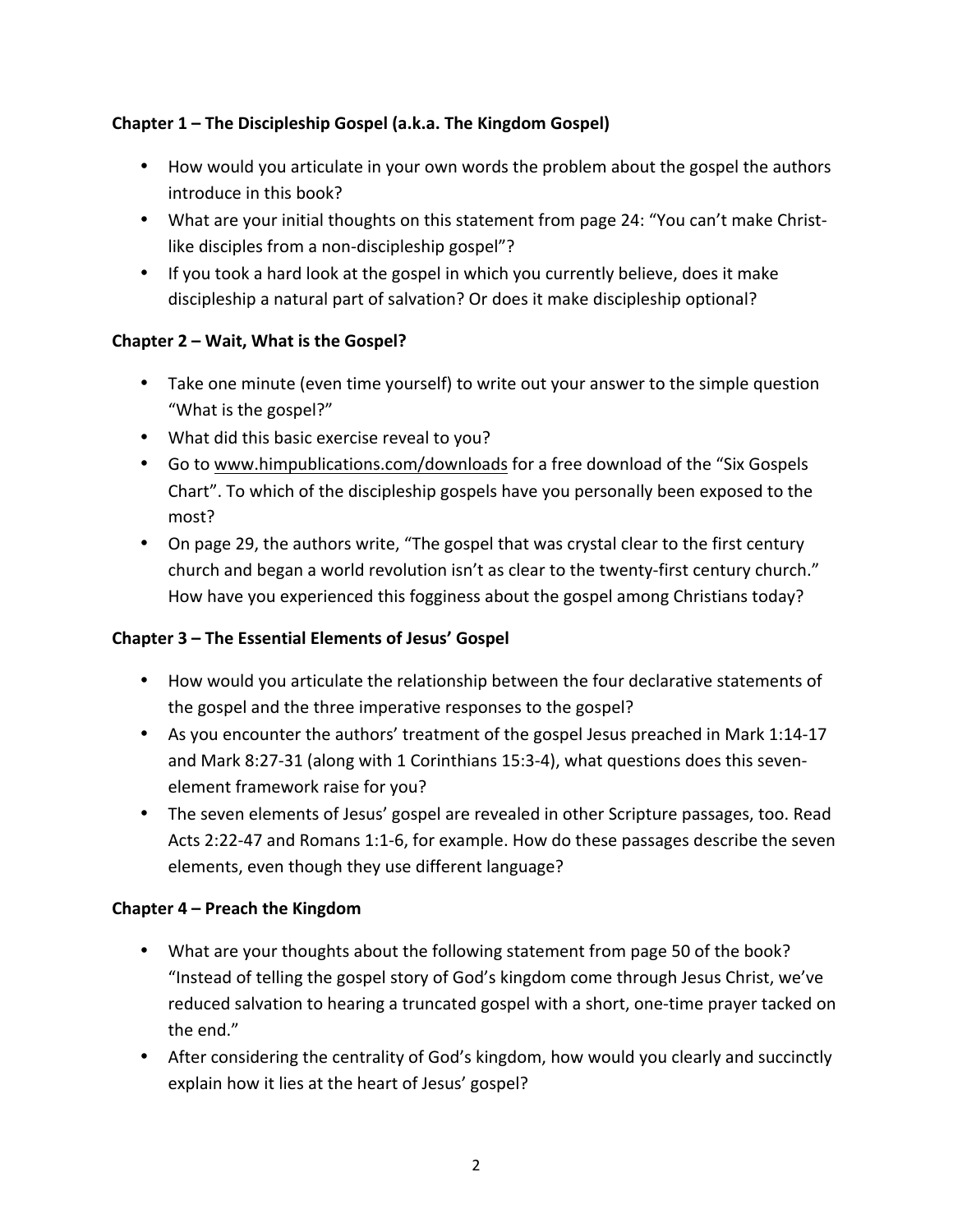• How is the axiom from page 54, "Wherever Christ is ruling, there the kingdom of God is," helpful to you for articulating that God's kingdom has *already but not yet* come in all its fullness?

## **Chapter 5 – Proclaim Jesus as the Christ**

- What does the title "Christ" mean?
- To declare "Jesus is the Christ" is to commit to obeying Jesus' commands, beginning with being baptized, just as Jesus said in Matthew 28:19-20. Is Jesus' emphasis on obedience reflected in the local church of which you are a part? What about in your own life?
- As with Jesus' disciples, one of the best ways to discover Jesus as the Christ is through discipleship. That's why the authors write on page 65, "At its core, discipleship is being with Jesus—as we spend time with him our knowledge *about him* becomes our experience of him." How have you experienced this to be true? If you have not, what do you sense is lacking in your experience of him?

## **Chapter 6 – Disciple Unto Death and Resurrection**

- Of everything you read in Chapter 6, what stood out to you most?
- What do you think of this thought-provoking statement from page 70? "A common characteristic of many non-discipleship gospels is that they ask people to have faith in Christ's death, but they stop short of calling them to die to sin each day."
- The underlying message on page 76 is that believing Christ was raised from the dead is also to experience the power of Christ's resurrection through the Holy Spirit unto obedience in your life (Rom. 8:11). Read Romans 8:11, then discuss what questions it raises for you.

#### **Chapter 7 – Follow Jesus and Be Saved**

- On page 70, the authors state, "The fundamental problem here is that because of the proliferation of non-discipleship gospels, people think they can believe the gospel and be Christians without following Jesus." Do you think you can be a Christian and not follow Jesus?
- How does the discussion of the rich young ruler and the cost of discipleship on pages 81-82 help you consider how Jesus' gospel calls us to more than praying a one-time prayer, but to a new life of denying ourselves, taking up our cross, and following Jesus (Mark 8:34)?
- How would you explain to someone that following Jesus is essential for salvation, not just an optional add-on to the gospel?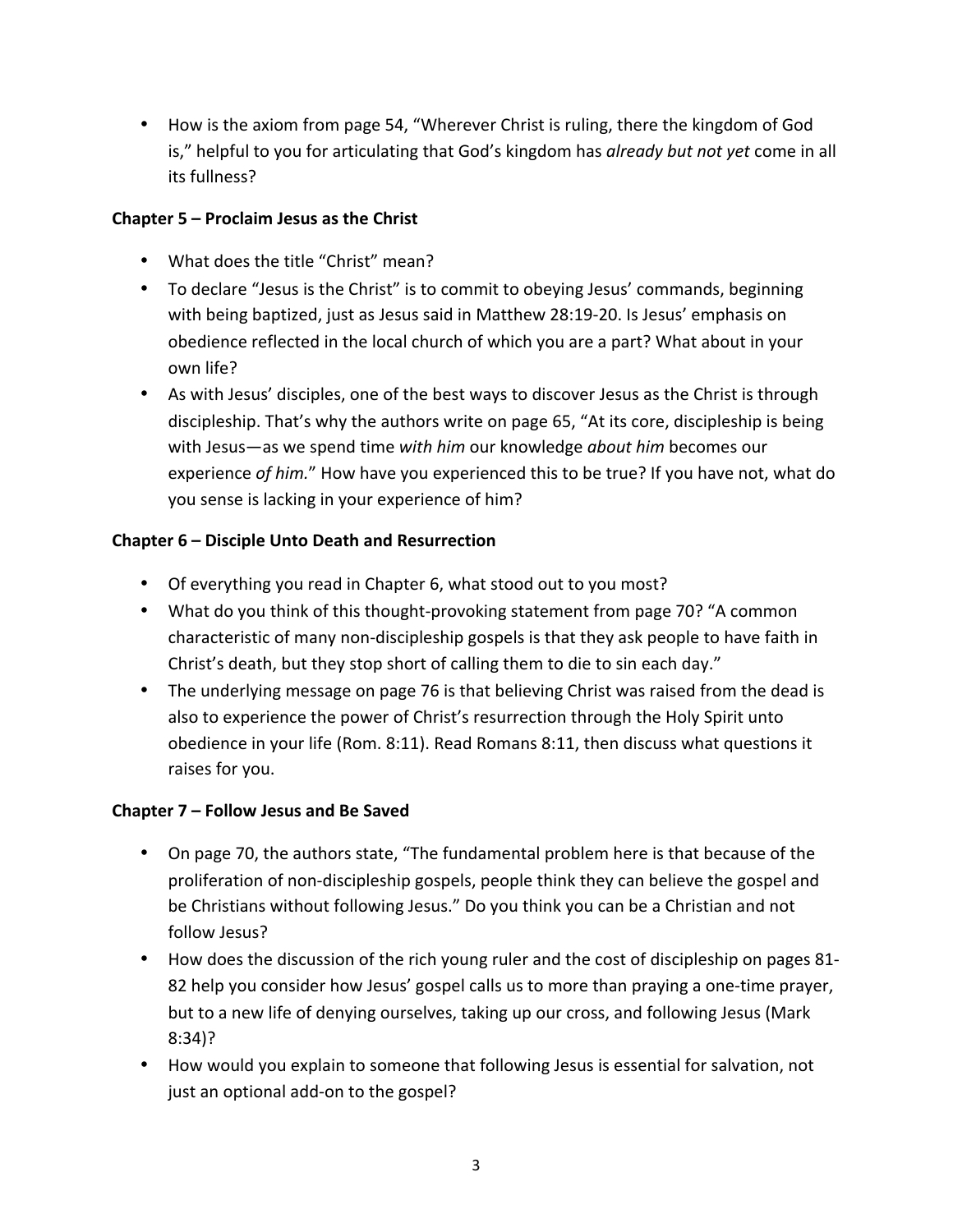#### **Chapter 8 – Repent and Believe the Gospel**

- The authors ask on page 93, "Is a gospel without repentance consistent with Jesus' gospel?" How would you answer that question? Use specific Bible verses to support your answer.
- On page 97, the authors write, "You don't need to believe in much to believe in many of the non-discipleship gospels being preached!" Discuss one or two reflections you have about this statement.
- Belief isn't just mental assent, as many today consider it to be; belief is enacted, livedout faith. It puts Jesus' words into practice (Matt. 7:24). It proves itself to be true in Holy Spirit empowered obedience (1 Pet. 1:22-23). What is your response to these statements?

#### **Chapter 9 – Finally, A Gospel Definition**

- What stood out to you the most in Chapter 9?
- The authors write in it, "We want to define the gospel in a way that equips the church everyone from the pulpit to the pews and beyond—with a full understanding of Jesus' gospel, one that empowers disciples to make disciples." Are you equipped with a clear gospel definition that is empowering you to make disciples? Does your church have a clear definition of the gospel to which all members know and adhere? Why or why not?
- As the authors discuss in this chapter, knowing that the gospel is "of first importance"  $(1$ Cor. 15:3) and that it is "the power of God for the salvation of everyone who believes" (Rom. 1:16), how is the gospel statement on page 109 a helpful crystallization for you of Jesus' gospel? Is there anything you would add, change, or take away? If so, why?

#### **Chapter 10 – Discipleship Begins in the Pulpit**

- If you're not a pastor, what's one takeaway from your reading of Chapter 10? If you are a pastor, what are two takeaways?
- Understanding how important the four New Testament Gospels are for shaping our understanding of the fullness of Jesus' gospel, will you commit to reading through either Matthew, Mark, Luke, or John as you finish reading this book? This will help you focus on the gospel Jesus preached and the way he made disciples.
- What are your reflections on the following statement from page 116? "A gospel that calls people to be disciples and make disciples is the only thing that continues to empower disciple making in the church; it's the only sustainable fuel."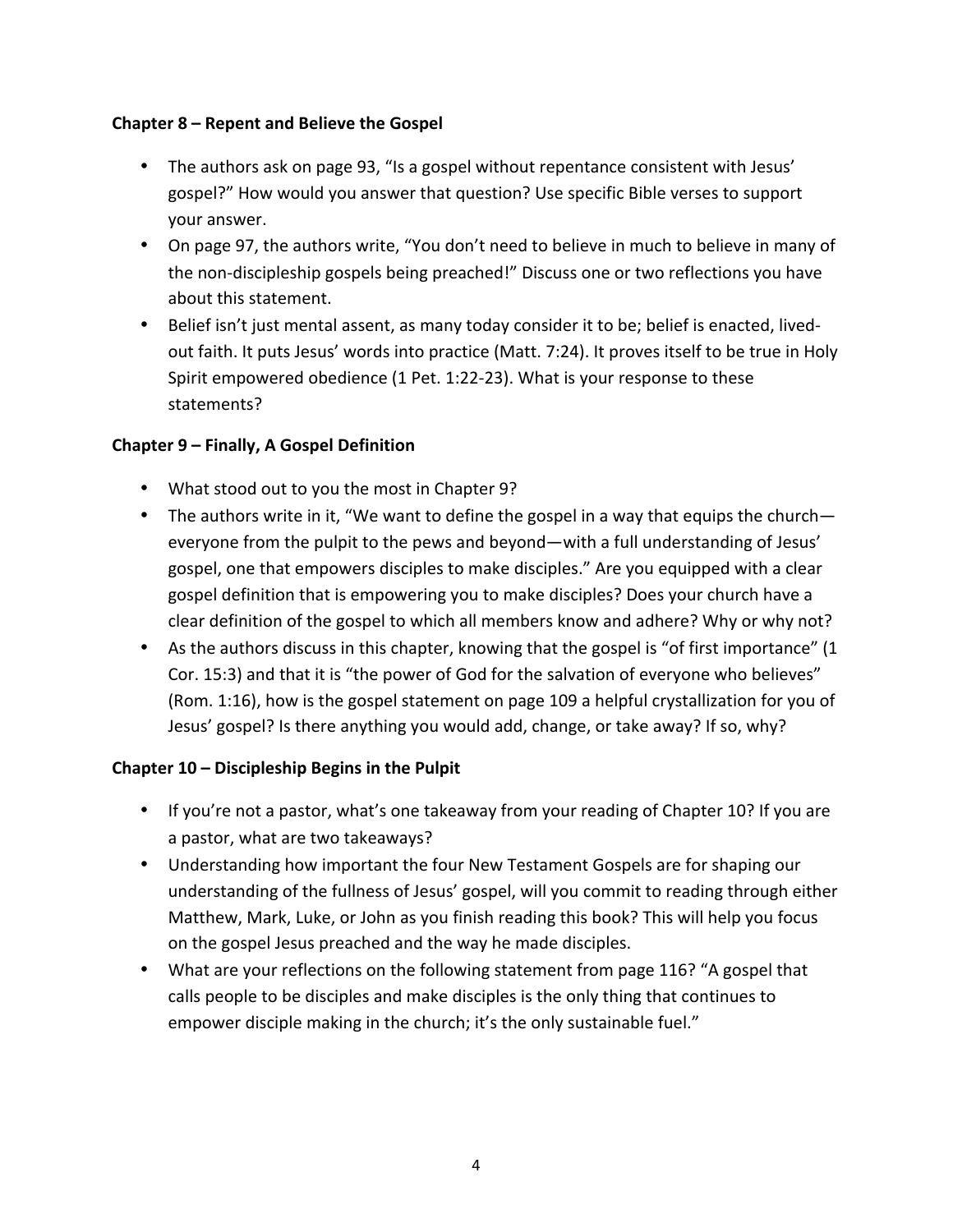#### **Chapter 11 – From the Pulpit to the Pew**

- Chapter 11 begins with a quote from D.L. Moody: "If this world is going to be reached [with the gospel], I am convinced it must be done by men and women of average talent." Are you personally convinced of this?
- Whom are you discipling now? What are their names? How are you discipling them? You may want to consider using a tool like The Discipleship Gospel Workbook to make disciples. It is the companion to this book and available for purchase at www.himpublications.com.
- If an unbelieving person approached you and was hungry to learn more about Jesus, how would you "disciple" them into a full understanding of the gospel so that they might know it's essential to follow Jesus?

## **Chapter 12 – Discipleship is Evangelism**

- The authors write on page 131, "One of the greatest weaknesses in local churches today is that we lead people to Christ and then, basically, abandon them. It's 'hit and run' evangelism." Have you seen or experienced this in your own life or in the life of your church?
- Because we have separated conversion from discipleship, we also think of evangelism and disciple making as two completely different things. However, there is great crossover. How do you understand discipleship to be an effective form of evangelism and evangelism a critical aspect of discipleship?
- On page 135, the authors discuss "rocky soilers," which refers to those who are like the seed that fell on the rocky soil in Jesus' parable of the sower from Mark 4. What steps can you take to ensure you've done all you can so that no one you lead to Christ falls away from him?

## **Chapter 13 – Creating a Disciple-Making Movement**

- The authors write on page 139, "In our opinion, a church shouldn't be allowed to refer to the Great Commission as 'great' if they're ignoring it." Do you agree or disagree with this statement? Why?
- Does your church have a process for making disciples that is clearly and consistently communicated to the congregation? If so, what is it?<sup>1</sup>
- If your church has a disciple-making process, does it include a specific method for discipling people whom have never been discipled? Is it a comprehensive strategy, meaning that making disciples is the purpose of every ministry of the church?

<sup>&</sup>lt;u> 1989 - Johann Stein, markin film yn y breninn y breninn y breninn y breninn y breninn y breninn y breninn y b</u>  $<sup>1</sup>$  If not, visit www.thebonhoefferproejct.com to learn more about being in a cohort that will help you and your</sup> *church create a clear and compelling discipleship process that reflects the message and methods of Jesus.*